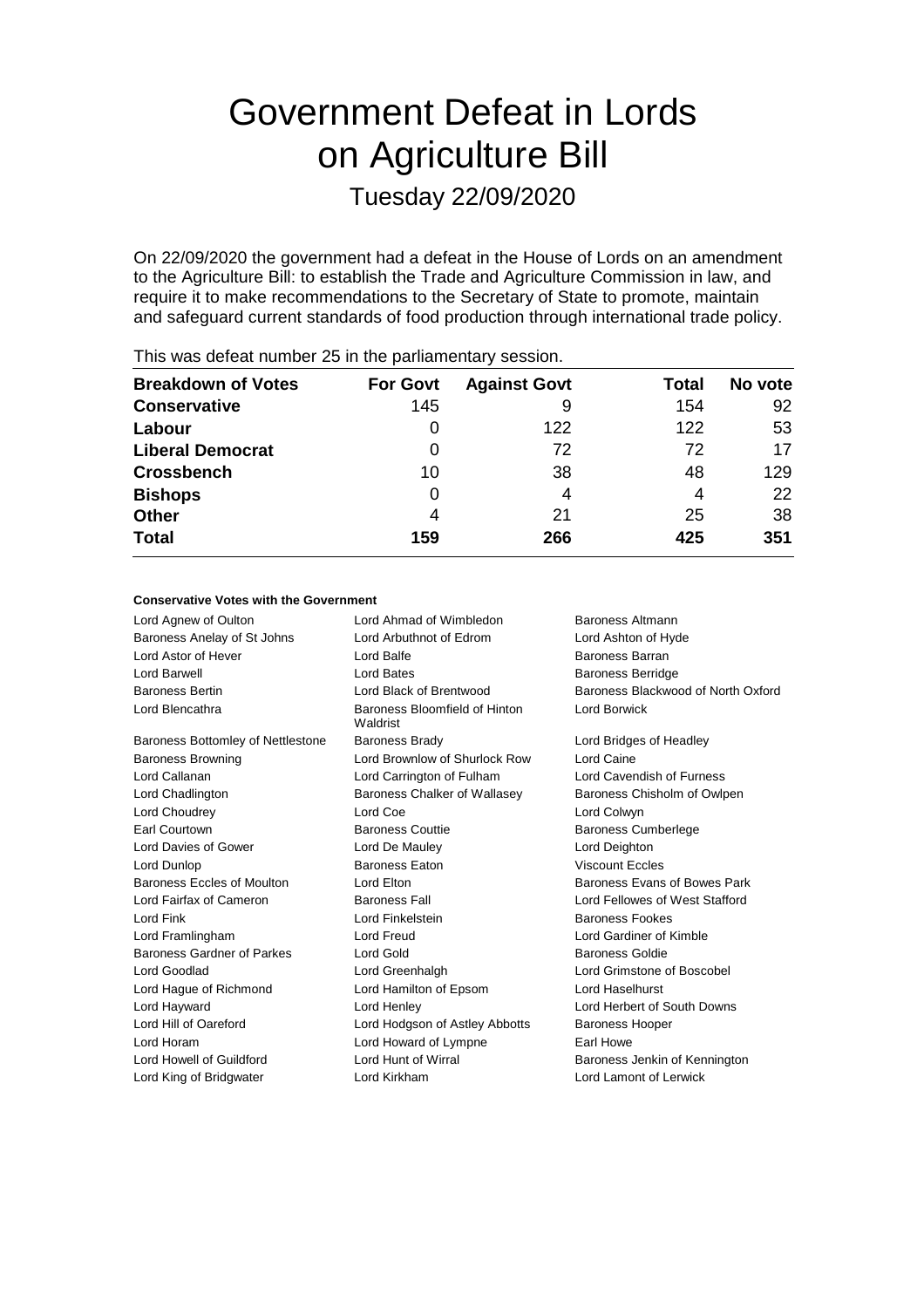| Lord Lang of Monkton          | Lord Lansley               | Lord Leigh of Hurley               |
|-------------------------------|----------------------------|------------------------------------|
| Lord Lingfield                | Earl Liverpool             | Lord Livingston of Parkhead        |
| Marquess of Lothian           | Lord Lucas                 | Lord Mackay of Clashfern           |
| Lord Mancroft                 | Baroness Manzoor           | Lord McInnes of Kilwinning         |
| <b>Baroness Meyer</b>         | <b>Baroness Mone</b>       | Baroness Morgan of Cotes           |
| Baroness Morris of Bolton     | Lord Moynihan              | Lord Nash                          |
| Baroness Neville-Jones        | <b>Baroness Newlove</b>    | Baroness Nicholson of Winterbourne |
| <b>Baroness Noakes</b>        | Lord Norton of Louth       | Lord O'Shaughnessy                 |
| Lord Parkinson of Whitley Bay | Baroness Penn              | <b>Baroness Pidding</b>            |
| Lord Polak                    | Lord Popat                 | Lord Porter of Spalding            |
| Lord Rana                     | <b>Baroness Rawlings</b>   | Lord Reay                          |
| <b>Baroness Redfern</b>       | Lord Renfrew of Kaimsthorn | Lord Ribeiro                       |
| <b>Viscount Ridley</b>        | Lord Robathan              | Lord Rose of Monewden              |
| Baroness Scott of Bybrook     | Lord Selkirk of Douglas    | Lord Sheikh                        |
| Lord Sherbourne of Didsbury   | Lord Shinkwin              | Lord Smith of Hindhead             |
| Baroness Stedman-Scott        | Baroness Stroud            | <b>Baroness Sugg</b>               |
| Lord Taylor of Holbeach       | Lord Trefgarne             | Viscount Trenchard                 |
| Lord Trimble                  | Lord True                  | Lord Vaizey of Didcot              |
| Baroness Vere of Norbiton     | Baroness Verma             | Lord Wakeham                       |
| Lord Waldegrave of North Hill | <b>Baroness Warsi</b>      | Lord Wasserman                     |
| Lord Wharton of Yarm          | Lord Whitby                | Lord Willetts                      |
| Baroness Williams of Trafford | Baroness Wyld              | Lord Young of Cookham              |
| Viscount Younger of Leckie    |                            |                                    |
|                               |                            |                                    |

### **Conservative Votes against the Government**

| Earl Caithness             | Lord Deben                     | Lord Glenarthur      |
|----------------------------|--------------------------------|----------------------|
| Lord Kirkhope of Harrogate | Baroness McIntosh of Pickering | Duke of Montrose     |
| Lord Northbrook            | Lord Randall of Uxbridge       | <b>Baroness Rock</b> |

### **Labour Votes with the Government**

### **Labour Votes against the Government**

Lord Anderson of Swansea **Baroness Andrews** Baroness Armstrong of Hill Top Lord Bach **Baroness Bakewell Baroness Bakewell Lord Bassam of Brighton** Lord Beecham **Lord Berkeley Baroness Billingham** Baroness Blower **Lord Blunkett** Lord Boateng Lord Boateng Lord Bradley Lord Brooke of Alverthorpe Lord Browne of Ladyton Baroness Bryan of Partick Lord Campbell-Savours Lord Carter of Coles Baroness Chakrabarti **Viscount Chandos** Chandos Lord Clark of Windermere Baroness Clark of Kilwinning Lord Collins of Highbury Baroness Corston Baroness Crawley Lord Davidson of Glen Clova Baroness Donaghy Baroness Drake Lord Dubs Lord Eatwell Lord Filkin Lord Foulkes of Cumnock Baroness Gale Baroness Golding **Baroness Goudie Containers Goudie** Lord Grantchester Lord Griffiths of Burry Port Lord Grocott Viscount Hanworth Lord Harris of Haringey Lord Haskel Lord Haworth Baroness Hayter of Kentish Town Baroness Healy of Primrose Hill Lord Hendy Baroness Henig Baroness Hilton of Eggardon Lord Hollick Lord Howarth of Newport **Baroness Hughes of Stretford** Lord Hunt of Kings Heath Lord Kennedy of Southwark Lord Knight of Weymouth Lord Layard Lord Lennie **Lord Levy** Lord Levy **Baroness Liddell of Coatdyke** Lord Liddle **Baroness Lister of Burtersett** Lord MacKenzie of Culkein Baroness Mallalieu Lord Mandelson Baroness Massey of Darwen Baroness McDonagh Baroness McIntosh of Hudnall Lord McKenzie of Luton

Lord Adonis Lord Allen of Kensington Lord Alli

Baroness Jones of Whitchurch Lord Jones **Baroness Kennedy of The Shaws** Lord Maxton Lord McAvoy Lord McConnell of Glenscorrodale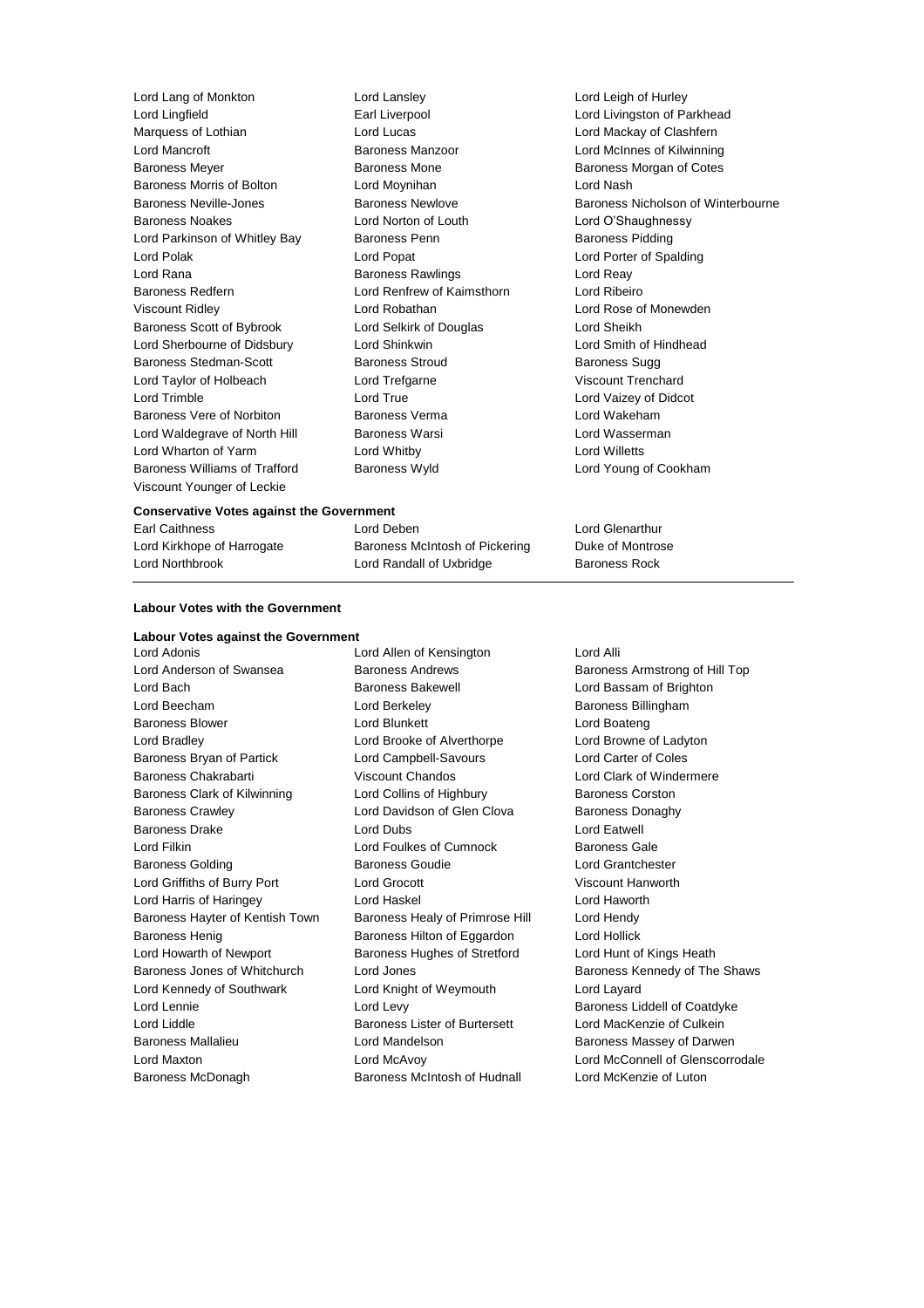| Lord McNicol of West Kilbride | Lord Mendelsohn                 | Lord Monks             |
|-------------------------------|---------------------------------|------------------------|
| Baroness Morgan of Huyton     | Baroness Morris of Yardley      | Lord Murphy of Tor     |
| <b>Baroness Nye</b>           | <b>Baroness Osamor</b>          | Lord Ponsonby of S     |
| Lord Prescott                 | <b>Baroness Primarolo</b>       | Baroness Prosser       |
| Baroness Quin                 | Baroness Ramsay of Cartvale     | <b>Baroness Rebuck</b> |
| Lord Reid of Cardowan         | Lord Robertson of Port Ellen    | Lord Rooker            |
| Lord Rosser                   | Lord Rowlands                   | Baroness Royall of     |
| Lord Sawyer                   | <b>Baroness Sherlock</b>        | Viscount Simon         |
| Baroness Smith of Gilmorehill | Baroness Smith of Basildon      | Lord Snape             |
| Lord Soley                    | Lord Stevenson of Balmacara     | Baroness Taylor of     |
| Lord Touhig                   | Lord Triesman                   | Lord Tunnicliffe       |
| Lord Turnberg                 | Baroness Warwick of Undercliffe | Lord Watson of Inv     |
| <b>Lord Watts</b>             | Lord West of Spithead           | Baroness Wheeler       |
| <b>Baroness Whitaker</b>      | Lord Whitty                     | Baroness Wilcox of     |
| Lord Wills                    | Lord Winston                    | Lord Wood of Anfie     |
| Lord Young of Norwood Green   | Baroness Young of Old Scone     |                        |

## rphy of Torfaen isonby of Shulbrede<br>s Prosser s Royall of Blaisdon<br>Simon Taylor of Bolton tson of Invergowrie Wilcox of Newport od of Anfield

### **Liberal Democrat Votes with the Government**

### **Liberal Democrat Votes against the Government**

| Lord Addington                                | Lord Alderdice                     | Lord Allan of Hallam           |
|-----------------------------------------------|------------------------------------|--------------------------------|
| Baroness Bakewell of Hardington<br>Mandeville | <b>Baroness Barker</b>             | Lord Beith                     |
| Baroness Benjamin                             | Baroness Bonham-Carter of Yarnbury | Baroness Bowles of Berkhamsted |
| Lord Bruce of Bennachie                       | Lord Burnett                       | Baroness Burt of Solihull      |
| Lord Campbell of Pittenweem                   | Lord Chidgey                       | Lord Clement-Jones             |
| Lord Cotter                                   | Lord Dholakia                      | <b>Baroness Doocey</b>         |
| Baroness Featherstone                         | Lord Foster of Bath                | Lord Fox                       |
| Baroness Garden of Frognal                    | Lord German                        | Lord Goddard of Stockport      |
| Lord Greaves                                  | Baroness Grender                   | Baroness Hamwee                |
| Baroness Harris of Richmond                   | <b>Baroness Humphreys</b>          | Baroness Hussein-Ece           |
| Baroness Janke                                | Lord Jones of Cheltenham           | Baroness Kramer                |
| Lord Lee of Trafford                          | Lord Marks of Henley-on-Thames     | Lord McNally                   |
| Lord Newby                                    | <b>Baroness Northover</b>          | Lord Paddick                   |
| Lord Palmer of Childs Hill                    | <b>Baroness Parminter</b>          | <b>Baroness Pinnock</b>        |
| Lord Purvis of Tweed                          | Baroness Randerson                 | Lord Razzall                   |
| Lord Redesdale                                | Lord Rennard                       | Lord Roberts of Llandudno      |
| Baroness Scott of Needham Market              | Lord Scriven                       | Lord Sharkey                   |
| Baroness Sheehan                              | Lord Shipley                       | Lord Shutt of Greetland        |
| Baroness Smith of Newnham                     | Lord Stoneham of Droxford          | Lord Storey                    |
| Lord Strasburger                              | <b>Lord Stunell</b>                | <b>Baroness Suttie</b>         |
| Lord Taylor of Goss Moor                      | Lord Teverson                      | Baroness Thomas of Winchester  |
| Lord Thomas of Gresford                       | Viscount Thurso                    | Lord Tope                      |
| Lord Tyler                                    | Baroness Tyler of Enfield          | Lord Wallace of Saltaire       |
| Lord Wallace of Tankerness                    | <b>Baroness Walmsley</b>           | Lord Wrigglesworth             |
|                                               |                                    |                                |

### **Crossbench Votes with the Government**

Baroness Deech Baroness Falkner of Margravine Lord Kilclooney Lord Macpherson of Earl's Court Lord Pannick Lord Powell of Bayswater Lord Rowe-Beddoe

Lord Carlile of Berriew Lord Craig of Radley Viscount Craigavon

### **Crossbench Votes against the Government**

Lord Aberdare **Lord Birt Constanting Lord Birt** Baroness Bull Lord Cameron of Dillington Lord Carey of Clifton Lord Carrington Lord Chartres Earl Clancarty Baroness Clark of Calton